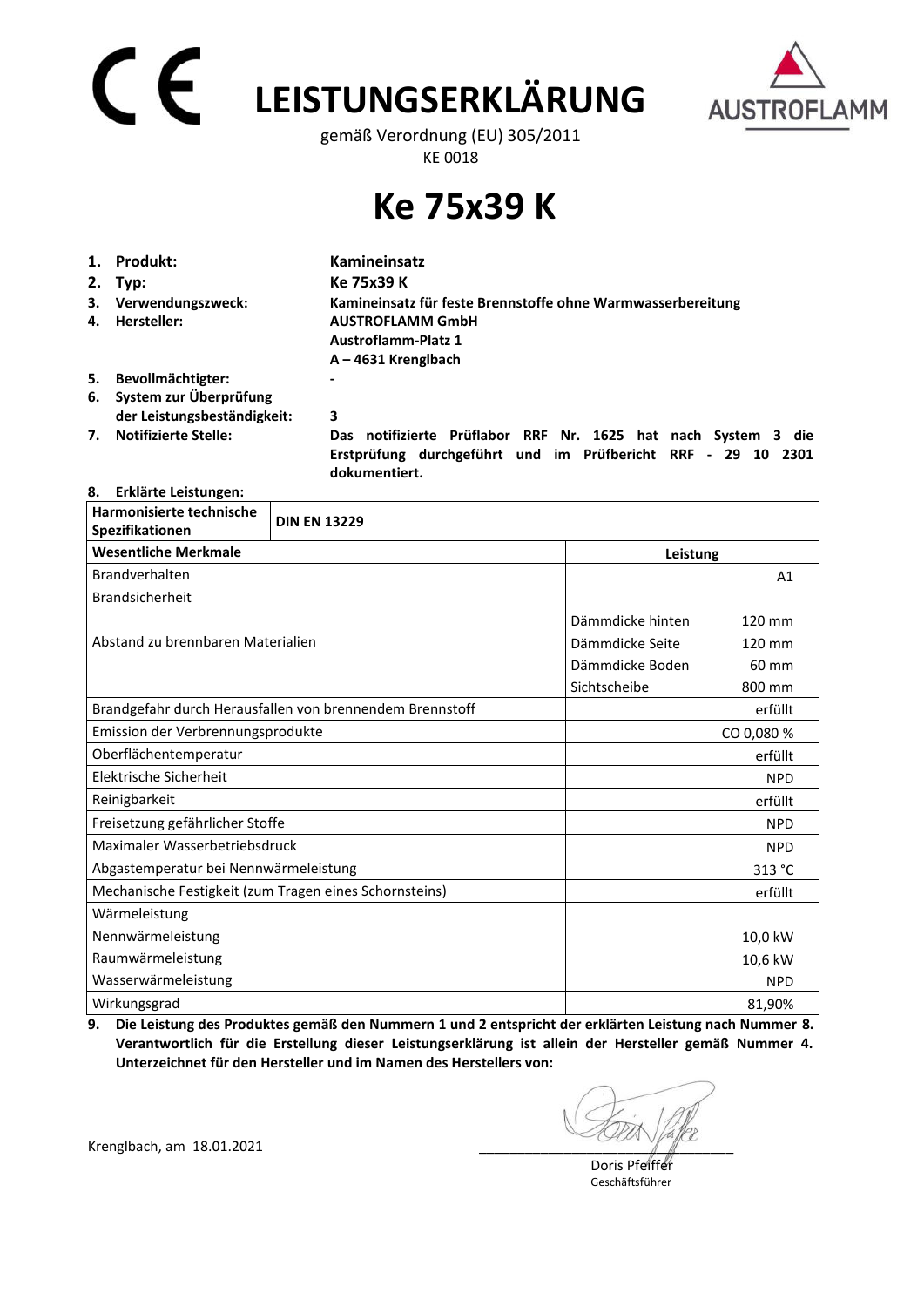# **Declaration of performance**



Council Regulation (EU) 305/2011 KE 0018

**Ke 75x39 K**

| 1. | Product:                       | Insert appliances                                                                                                                                         |
|----|--------------------------------|-----------------------------------------------------------------------------------------------------------------------------------------------------------|
| 2. | Type:                          | Ke 75x39 K                                                                                                                                                |
| 3. | Intended use:                  | Insert appliance for solid fuel without hot water supply                                                                                                  |
| 4. | Trade mark/manufacturer:       | <b>AUSTROFLAMM GmbH</b>                                                                                                                                   |
|    |                                | <b>Austroflamm-Platz 1</b>                                                                                                                                |
|    |                                | $A - 4631$ Krenglbach                                                                                                                                     |
| 5. | Representative:                |                                                                                                                                                           |
| 6. | <b>System of verification</b>  |                                                                                                                                                           |
|    | of constancy of performance: 3 |                                                                                                                                                           |
| 7. | <b>Notified body:</b>          | The notified test laboratory RRF Nr. 1625 performed the initial assessment<br>under system 3 and issued the results in test certifiacte RRF - 29 10 2301. |

**8. Declared performance:** 

| <b>Harmonised technical</b><br>specifications   | <b>DIN EN 13229</b> |                              |            |
|-------------------------------------------------|---------------------|------------------------------|------------|
| <b>Essential characteristics</b>                |                     | Performance                  |            |
| Fire performance                                |                     |                              | A1         |
| Fire safety                                     |                     |                              |            |
|                                                 |                     | insulation thickness rear    | 120 mm     |
| Distance to flammable materials                 |                     | insulation thickness lateral | 120 mm     |
|                                                 |                     | insulation thickness floor   | 60 mm      |
|                                                 |                     | glass pane                   | 800 mm     |
| Fire hazard through burning fuel falling out    |                     |                              | complied   |
| <b>Emission combustion products</b>             |                     |                              | CO 0,080 % |
| Surface temperature                             |                     |                              | complied   |
| Electrical safety                               |                     |                              | <b>NPD</b> |
| Cleanability                                    |                     |                              | complied   |
| Discharge of toxic material                     |                     |                              | <b>NPD</b> |
| Maximum water operating pressure                |                     |                              | <b>NPD</b> |
| Exhaust gas temperature at nominal heat output  |                     |                              | 313 °C     |
| Mechanical stability (for carrying the chinmey) |                     |                              | complied   |
| Heat output                                     |                     |                              |            |
| Nominal heat output                             |                     |                              | 10,0 kW    |
| Room heating capacity                           |                     |                              | 10,6 kW    |
| Water heating capacity                          |                     |                              | <b>NPD</b> |
| Efficiency                                      |                     |                              | 81,90%     |

**9. The performance of the product identified above is in conformity with the set of declared performance/s. This declaration of performance is issued, in accordance with Regulation (EU) No 305/2011, under the sole responsibility of the manufacturer identified above. Signed for and on behalf of the manufacturer by:**

 Doris Pfeiffer Managing director

Krenglbach, 18.01.2021